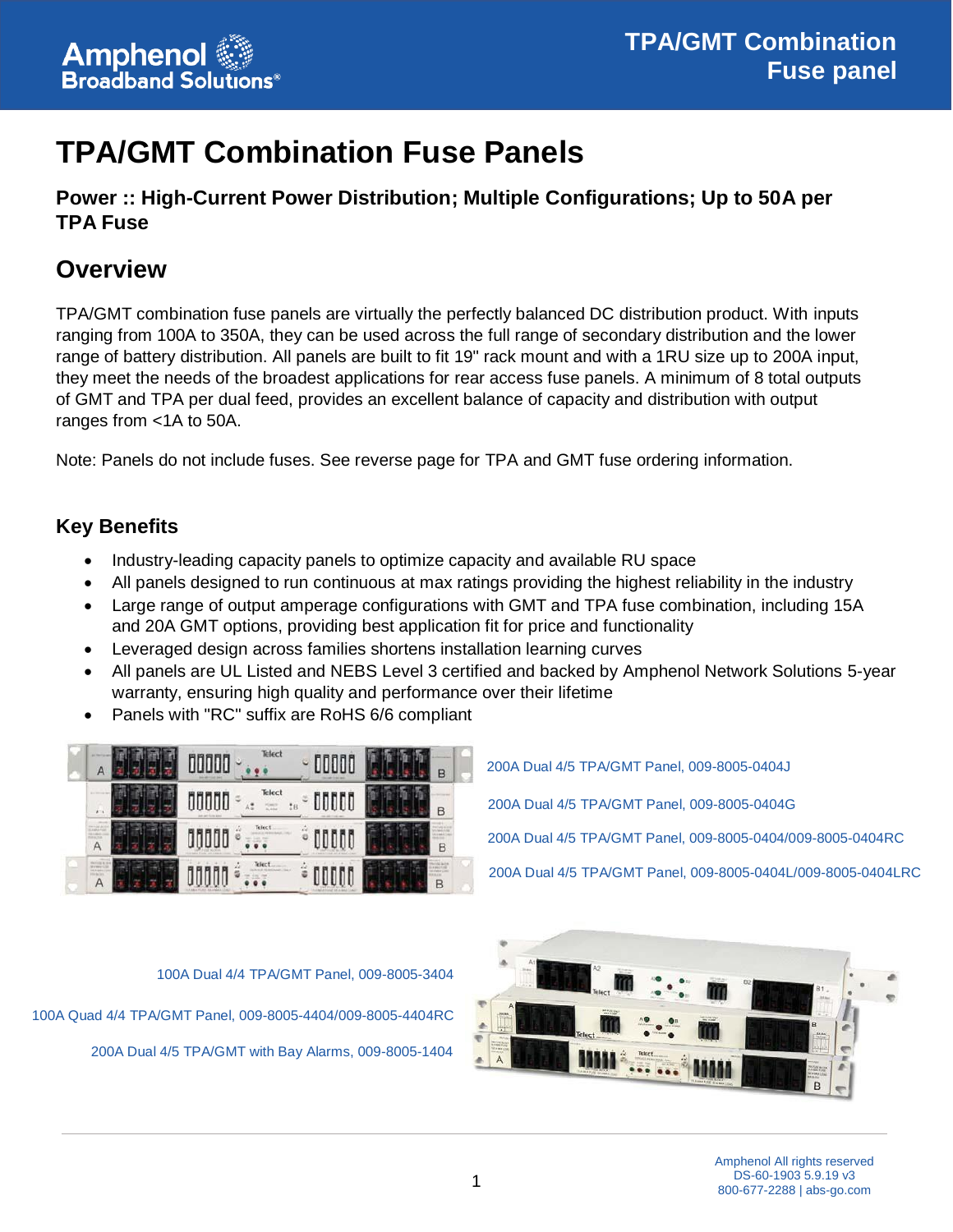

## **Applications**

Used everywhere: Optical Transport fused typically around 30A, Universal Edge Routers fused in 30A to 50A range, Ethernet Switches fused typically around 40A and Servers fused in the 30A to 50A range



Fig. 3: 350A Dual 8/10 TPA/GMT Panel, 009-8005-0810 Fig. 4: 260A Dual 4/20 TPA/GMT Panel, 009-8005-0420



#### **Ordering Information**

| <b>Part Number</b>                       | <b>Input</b>      | Max. Fuse<br><b>TPA/GMT</b> | <b>VDC</b> | Feed | <b>Fuses per Feed</b><br><b>TPA/GMT</b> | <b>RUs</b> |
|------------------------------------------|-------------------|-----------------------------|------------|------|-----------------------------------------|------------|
| 009-8005-3404                            | 100A              | 50A/15A                     | -48        | Dual | 4/4                                     |            |
| 009-8005-4404/RC                         | 100A              | 50A/15A                     | -48        | Quad | 2/2                                     |            |
| 009-8005-4404H                           | 130A              | 50A/15A                     | -48        | Quad | 2/2                                     |            |
| 009-8005-3404H/HRC                       | 150A              | 50A/15A                     | -48        | Dual | 4/4                                     |            |
| 009-8005-0404J                           | 160A <sup>1</sup> | 50A/20A                     | $±24. -48$ | Dual | 4/5                                     |            |
| 009-8005-0404/RC                         | 200A              | 50A/15A                     | $±24, -48$ | Dual | 4/5                                     |            |
| 009-8005-14042                           | 200A              | 50A/15A                     | $±24, -48$ | Dual | 4/5                                     |            |
| 009-8005-0404L / LR <sup>3,4</sup> / LRC | 200A              | 50A/15A                     | $±24, -48$ | Dual | 4/5                                     |            |
| 009-8005-0404G5                          | 200A              | 50A/20A                     | $±24, -48$ | Dual | 4/5                                     |            |
| 009-8005-0420                            | 260A              | 50A/15A                     | $±24, -48$ | Dual | 4/20                                    | 2          |
| 009-8005-0810                            | 350A              | 50A/15A                     | $±24, -48$ | Dual | 8/10                                    | 2          |

1) 009-8005-0404J has 200A rated input, continuous at 45°C, 160A continuous at 65°C

2) 009-8005-1404 has bay alarms

3) 009-8005-0404L has 25" depth

4)009-8005-0404LR adds support rails for cabinet installs to the 009-8005-0404L

5)009-8005-0404G has A/B fuse and A/B power alarms, both visual and remote

## **Specifications**

| <b>Electrical</b>      |                                        |
|------------------------|----------------------------------------|
| Max. input interrupt   | 100A input: 125A                       |
| device                 | 130A input: 160A                       |
|                        | 150A input: 185A                       |
|                        | 160A input: 250A, 200A max rated input |
|                        | 200A input: 250A                       |
|                        | 260A input: 325A<br>350A input: 435A   |
| Max. output protection | 50A TPA fuse                           |
| device                 | 15A GMT fuse, except 009-8005-0404J/G  |
|                        | 20A GMT fuse, 009-8005-0404J/G         |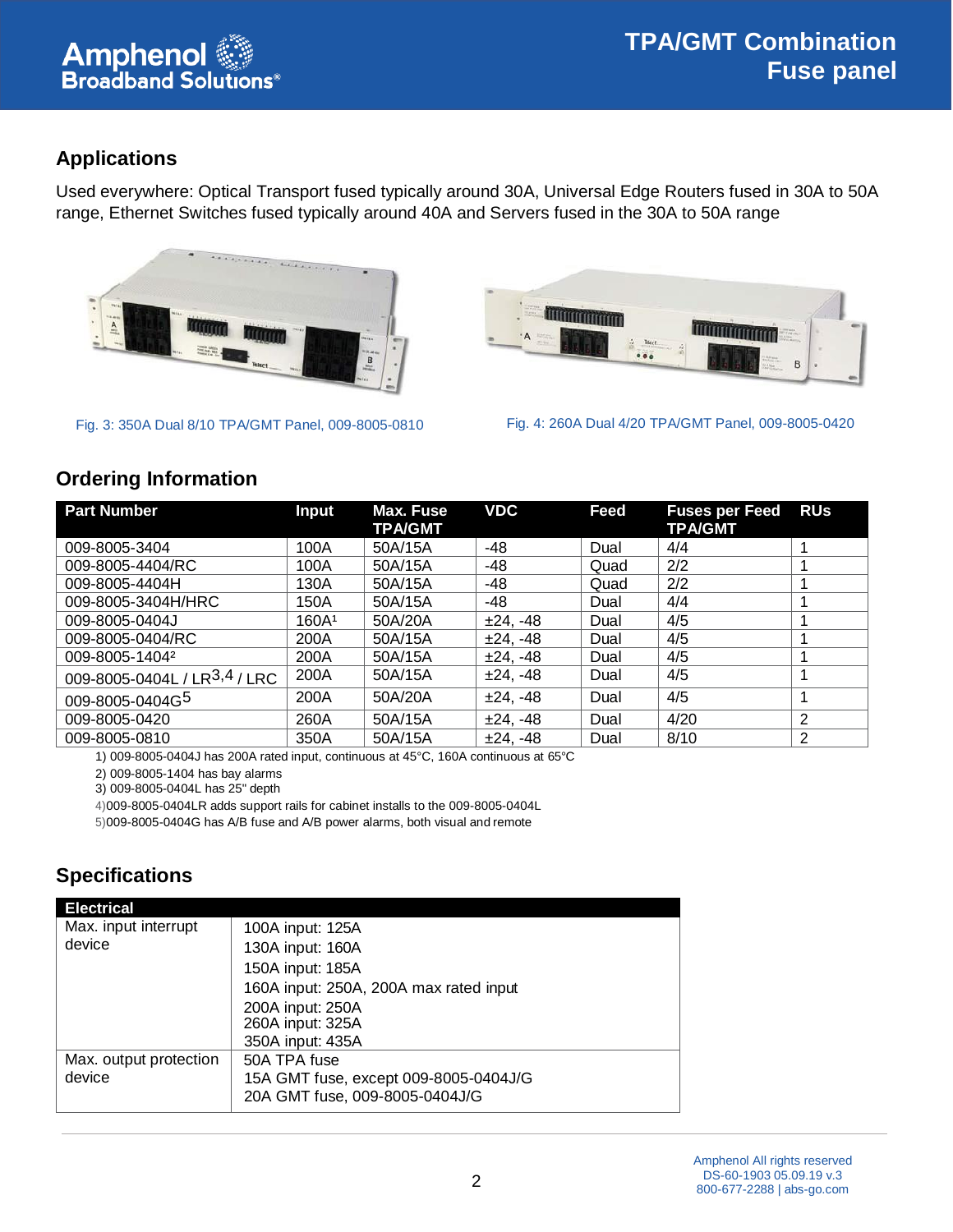

| <b>Mechanical</b>      |                                                                            |  |
|------------------------|----------------------------------------------------------------------------|--|
| <b>Dimensions</b>      | 17.25"W x 1.75"H x 10"D, 009-8005-1404                                     |  |
|                        | 17.5"W x 1.75"H x 10"D,                                                    |  |
|                        | 009-8005-3404/H/-4404/H                                                    |  |
|                        | 17.5"W x 1.75"H x 11"D, 009-8005-0404/J/G                                  |  |
|                        | 17.5"W x 1.75"H x 26"D, 009-8005-0404L/LR                                  |  |
|                        | 17.5"W x 3.5"H x 12"D, 009-8005-0420                                       |  |
|                        | 17.75"W x 3.5"H x 12"D, 009-8005-0810                                      |  |
| Weight                 | 15 lbs. (6.8 kg): 1RU, except                                              |  |
|                        | 009-8005-0404L/LR                                                          |  |
|                        | 21 lbs. (13.6 kg): 009-8005-0404L/LR                                       |  |
|                        | 18 lbs. (8.2 kg): 2RU                                                      |  |
| Material               | Cold-rolled steel, UL94VO plastics, RoHS 5/6                               |  |
|                        | Any panel with RC suffix is RoHS 6/6 compliant                             |  |
| Finish                 | White, powder coat: except 009-8005-0404J                                  |  |
|                        | Gray, powder coat: 009-8005-0404                                           |  |
| Mounting               | 19"/23", EIA/WECO                                                          |  |
|                        | Interior rack > 17.75": 009-8005-0810                                      |  |
| <b>Environmental</b>   |                                                                            |  |
| Temperature, operating | -5° to 65°C, 80% of rated input                                            |  |
|                        | -5° to 55°C, 100% of rated input, except -0404J                            |  |
|                        | -5° to 45°C, 100% of rated input,                                          |  |
|                        | 009-8005-0404J                                                             |  |
| Temperature, storage   | -40° to 70°C                                                               |  |
| Humidity               | 0 to 90%, non-condensing                                                   |  |
| <b>Compliance</b>      |                                                                            |  |
| Agency compliance      | UL listed NEBS Level 3 Certified                                           |  |
| <b>Connections</b>     |                                                                            |  |
| Input terminals        | Dual studs:                                                                |  |
|                        | M5 @ 5/8" C-C: 100A inputs                                                 |  |
|                        | 1/4-20 @ 5/8" C-C: 130A and 150A inputs                                    |  |
|                        | 1/4-20 @ 3/4" C-C: 160A and 200A inputs                                    |  |
|                        | 3/8-16 @ 1" C-C: 260A and 350A inputs                                      |  |
| Output terminals       | Single screw:                                                              |  |
|                        | #10: TPA outputs                                                           |  |
|                        | #6: GMT outputs                                                            |  |
| Chassis ground         | Dual stud or dual bolt:                                                    |  |
|                        | M5 @ 5/8" C-C: 100A inputs                                                 |  |
|                        | 1/4-20 @ 5/8" C-C: All others                                              |  |
|                        | Panels may have multiple grounding points for convenience. Only one ground |  |
|                        | point connection is necessary.                                             |  |